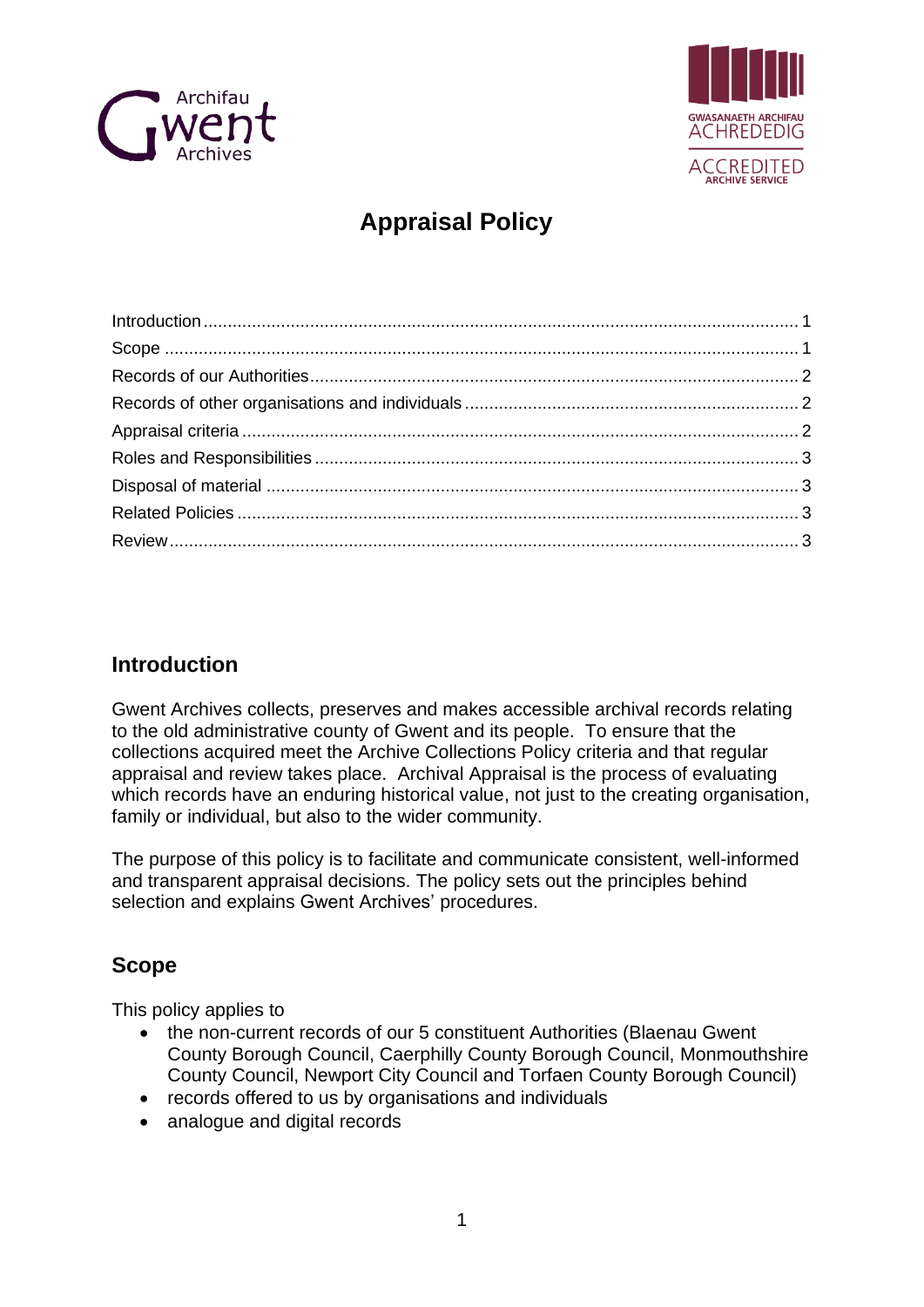# <span id="page-1-0"></span>**Records of our Authorities**

We will liaise closely with appropriate Information Management staff from our 5 Authorities to ensure:

- that digital and paper records appropriate for permanent preservation are deposited with us
- to appraise records following the expiration of their retention period.

### <span id="page-1-1"></span>**Records of other organisations and individuals**

This section refers to records and resources offered to Gwent Archives as long-term loans, gifts or to purchase. Depositors and potential depositors will be strongly encouraged to carry out appraisal prior to deposit, with guidance and advice from Gwent Archives staff.

## <span id="page-1-2"></span>**Appraisal criteria**

Basic appraisal will be undertaken during discussions with the depositor or potential depositor and guidance offered, covering:

- whether the material falls under our Collections Policies for archive and / or library resources
- identifying and removing items that do not fall under the Collections Policy
- the removal of blank/unused material
- duplicate items, and material that would also be held elsewhere

More detailed appraisal will take place in-situ at Gwent Archives during the cataloguing process, and the following criteria will be used:

- Emphasis will be on the selection of records which contain summary information, for example in the case of School records Admission Registers will be retained but Attendance Registers will be destroyed. Where no Admission Registers have survived, a sample of Attendance Registers may be retained
- Whether the items fill any identified gaps in our collections
- If any legislation is in place to guide on the appraisal of some classes of records
- The content of the documents, including whether they
	- contain significant information on notable events and persons
	- relate to major trends and developments in the political, legal, social, economic or cultural history of Gwent
	- contribute to significant scientific, technological, ecological or medical developments